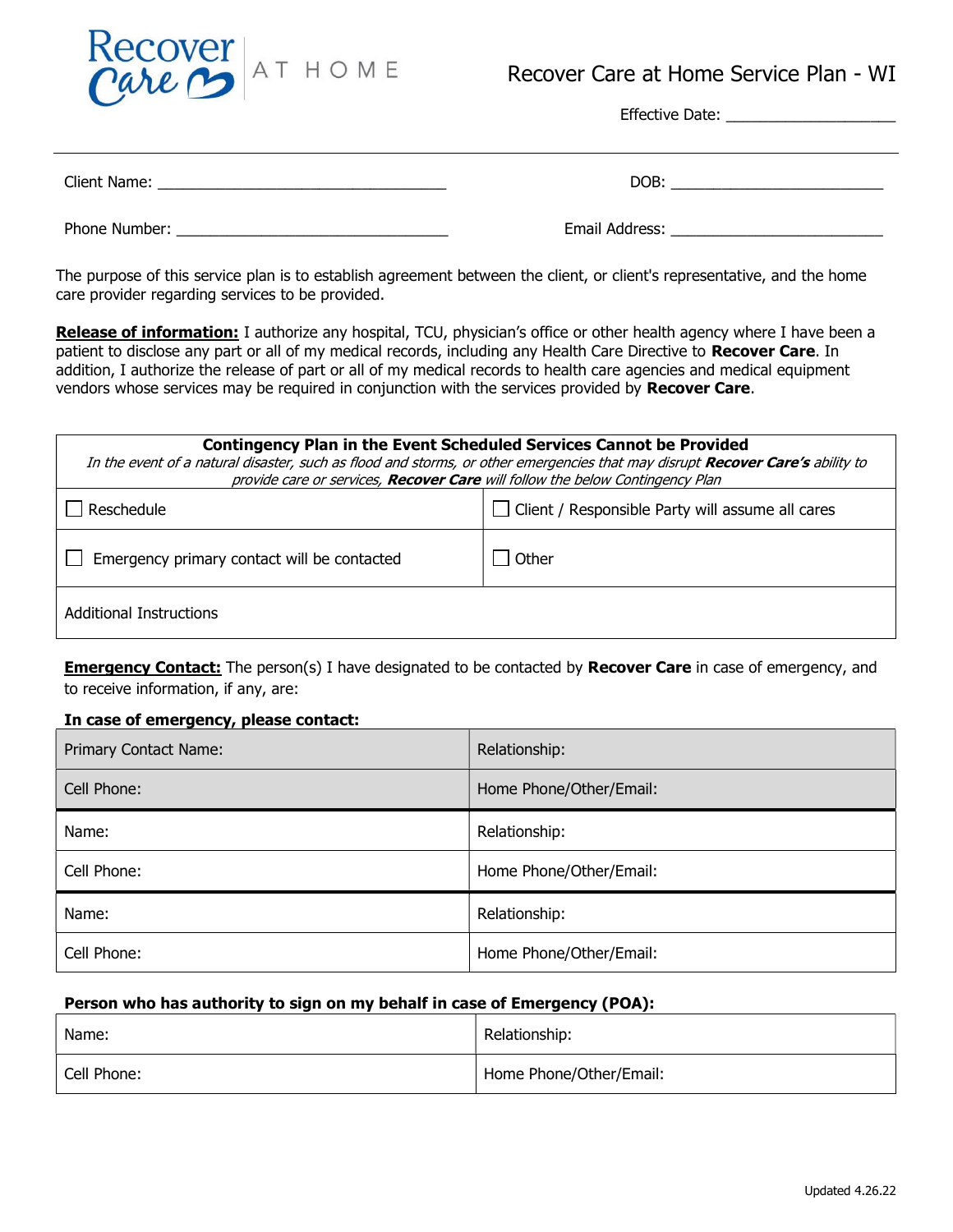#### Advance Directive

| I understand that emergency services will be summoned during an emergency unless there is a signed physician's<br>order in my record that reflects my wishes according to the Adult Health Care Decisions Act.                                                                                                                                                                                                                   |  |
|----------------------------------------------------------------------------------------------------------------------------------------------------------------------------------------------------------------------------------------------------------------------------------------------------------------------------------------------------------------------------------------------------------------------------------|--|
| <b>Current Declaration</b>                                                                                                                                                                                                                                                                                                                                                                                                       |  |
| Living Will / Health Care Directive<br><b>POLST</b><br><b>NONE</b><br><b>DNR</b><br><b>DNI</b>                                                                                                                                                                                                                                                                                                                                   |  |
| Service Cancellations: I understand Recover Care requires any request for schedule change or cancellation, twenty-<br>four hours in advance, or I will be billed for my scheduled service time.                                                                                                                                                                                                                                  |  |
| Personal Belongings/Property: I understand Recover Care is not responsible for my valuables or personal<br>belongings, and is not responsible for items that are lost or damaged while <b>Recover Care</b> is providing care in my home.                                                                                                                                                                                         |  |
| Safe Environment: I understand I am required to ensure a safe and clean environment for Recover Care staff. I<br>understand I am responsible to provide supplies necessary for adherence to infection control (i.e. gloves, alcohol based<br>sanitizer and / or antibacterial soap and paper towels). If unable to fulfill responsibility to provide supplies, Recover Care<br>can supply necessities and invoice primary payer. |  |
| Photograph Consent: I authorize Recover Care to use and publish my likeness or photo to conduct business<br>activities in print and/or electronically. I understand that I can revoke this authorization at any time.                                                                                                                                                                                                            |  |
| Decline Initials:<br>$\Box$ Accept                                                                                                                                                                                                                                                                                                                                                                                               |  |
| Use of my Car: My requested services may require a Recover Care employee to drive my car. I agree that I have<br>responsibility for my car and my car insurance. In the event there is an accident I agree to hold Recover Care harmless.                                                                                                                                                                                        |  |

 $\Box$  Accept  $\Box$  Decline Initials: Use of Employee's Car: My requested services may require a Recover Care employee to transport me in his / her car. In the event there is an accident I agree to hold Recover Care harmless. If I require transportation in an employee's car, I understand I will be billed \$1.15 / mile.

 $\Box$  Accept  $\Box$  Decline Initials:  $\Box$ 

**Termination of Services:** I understand **Recover Care** may terminate this service plan if:

- I do not provide a safe and clean environment for **Recover Care** employees.
- I do not meet payment obligations as stated in this service plan.
- Recover Care cannot sufficiently or safely meet my needs.
- Other reasons as identified in the Home Care Bill of Rights.

If Recover Care terminates this service plan, and I continue to need home care services, Recover Care shall provide me or my representative with a written notice of termination including effective date of termination, reason for termination, and a list of known licensed home care providers in my geographic area. If necessary, Recover Care will coordinate transfer of care to another home care provider, health care provider, or caregiver, as required by the Home Care Bill of Rights.

**Billing & Payment:** I understand all **Recover Care** services will be billed directly to the primary payer outlined in this service plan, and understand Recover Care does not accept any third-party payers. Recover Care bills for services after they are provided. I understand I will receive an invoice monthly, following the services provided. Payment will be expected within 14 days of the invoice date.

**Purchases on My Behalf:** I understand Recover Care employees may purchase household good (groceries, cleaning supplies, medication, etc.) on my behalf. The employee will provide me with receipts for all transactions and purchases paid with my funds.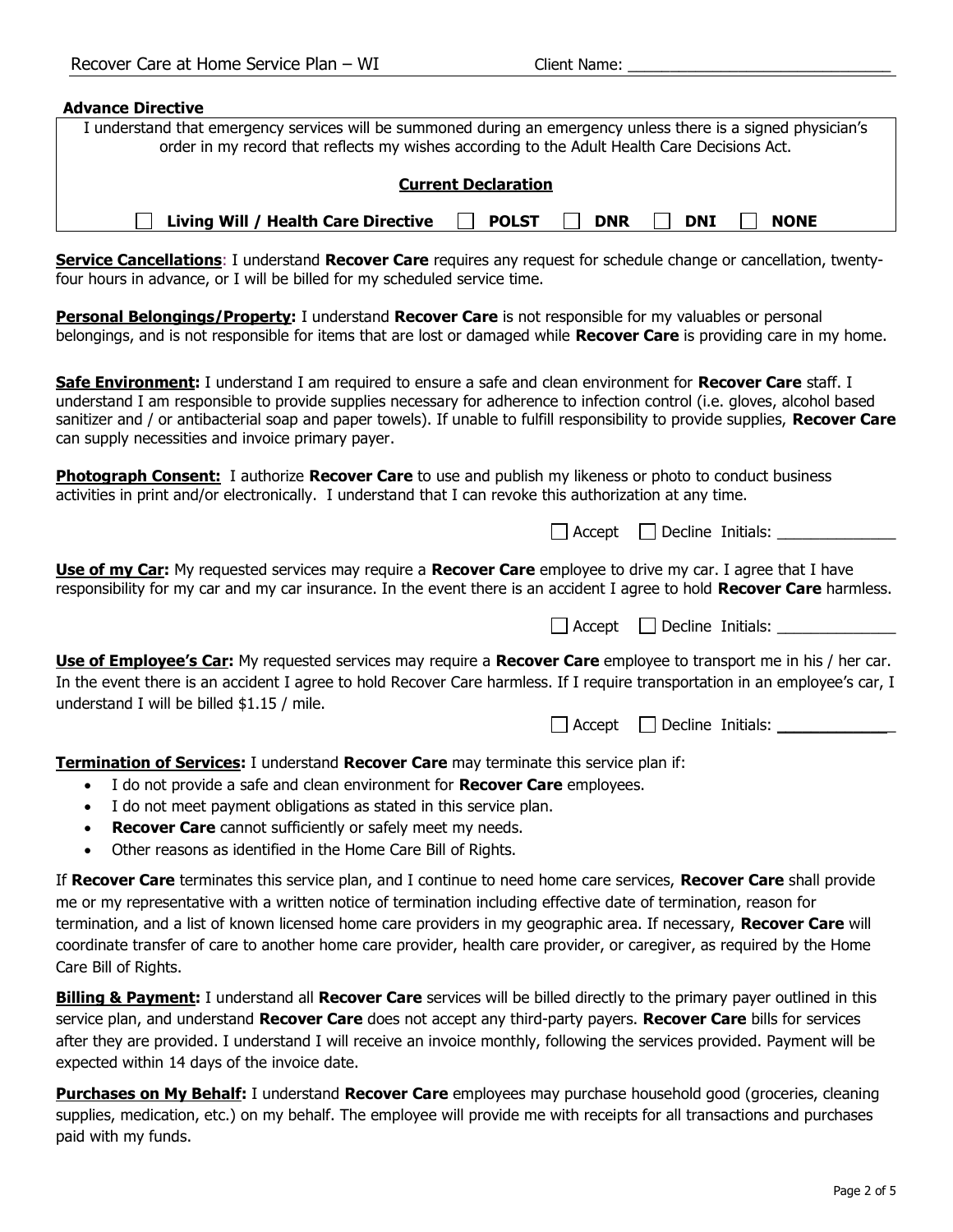Service Guarantee: The Recover Care Commitment. Recover Care will issue a credit for any inadequate service that is reported to a Recover Care employee.

**Billing Exceptions:** I understand if I request a Recover Care employee to work more than 40 hours per week, I will be billed time and one-half my regular hourly fee. Additionally, I understand if I request a Recover Care employee to work on any of the following holidays, I will be billed time and one-half my regularly hourly fee: New Year's Day, Memorial Day, Independence Day, Labor Day, Thanksgiving, and Christmas Day.

Permission to Communicate: I understand Recover Care will communicate about my health care needs, via email, text or voicemail. I understand these methods are not a secure form of communication. I give consent for Recover Care to communicate about my health care needs.

Initials:

Electronic Signatures: I understand that Recover Care staff use an electronic record system to document services rendered and that, from time to time, I may be asked to electronically sign. I consent to the use of my electronic signature.

Initials: \_\_\_\_\_\_\_\_\_\_\_\_\_\_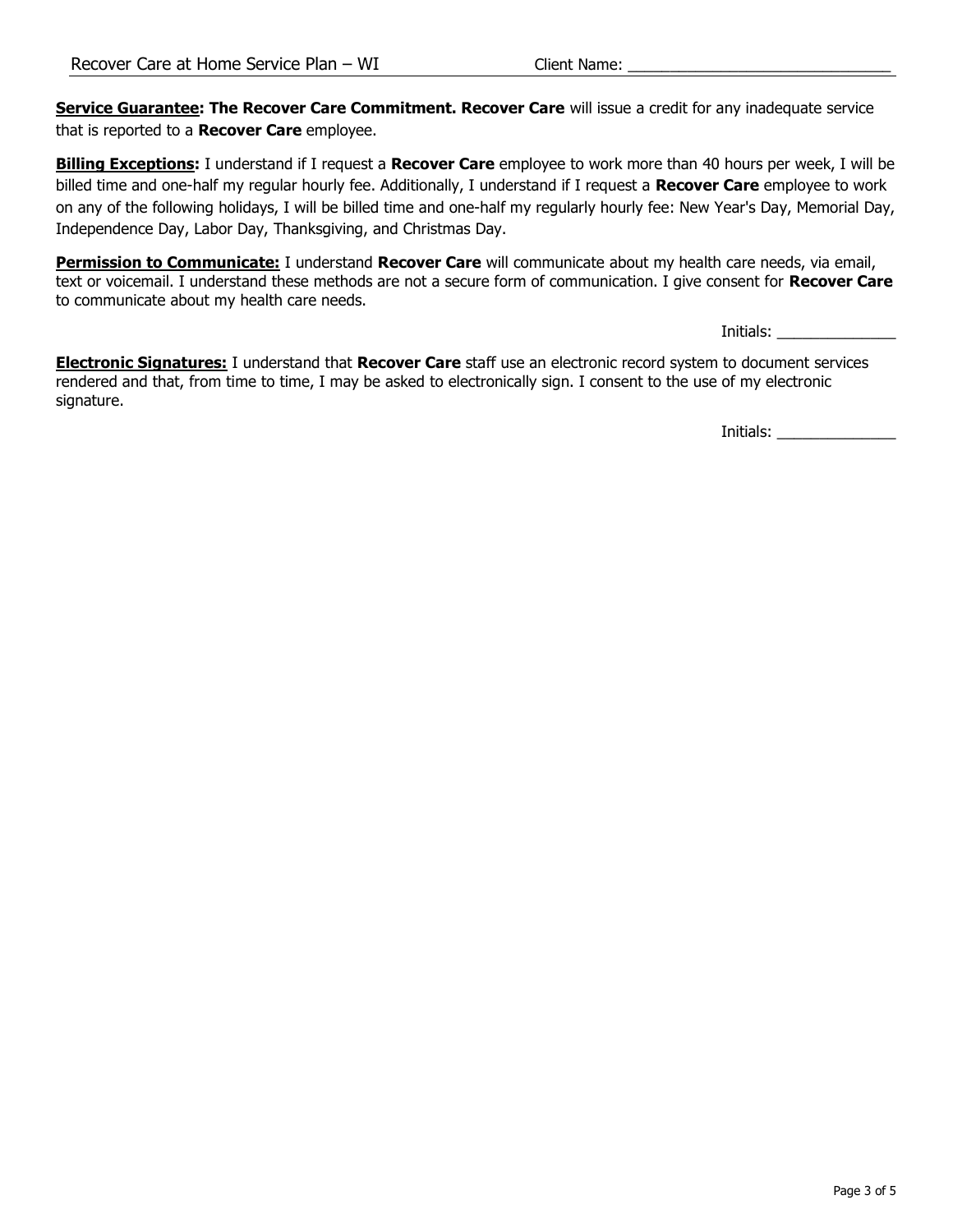| <b>Services Provided</b>                                                    | <b>Provided by</b>                                              | <b>Description of Services</b>                                                                                                                                                                                                                                                                                                                                                                                                                                                                                                                                                                                                                                              | <b>Frequency</b>                                                                                                                 | <b>Charge</b>                                                                 |
|-----------------------------------------------------------------------------|-----------------------------------------------------------------|-----------------------------------------------------------------------------------------------------------------------------------------------------------------------------------------------------------------------------------------------------------------------------------------------------------------------------------------------------------------------------------------------------------------------------------------------------------------------------------------------------------------------------------------------------------------------------------------------------------------------------------------------------------------------------|----------------------------------------------------------------------------------------------------------------------------------|-------------------------------------------------------------------------------|
| Initial Comprehensive<br>Assessment<br>(Required by policy for all clients) | <b>Registered Nurse</b>                                         | An individualized initial assessment must<br>be conducted in person by a registered<br>nurse.                                                                                                                                                                                                                                                                                                                                                                                                                                                                                                                                                                               | 1 time at<br>initiation of<br>service                                                                                            | \$145/visit                                                                   |
| Caregiving                                                                  | Home Health Aide                                                | A home health aide will assist with<br>one or more of the following:<br>Assistance with dressing, grooming,<br>$\blacksquare$<br>and bathing<br>Toileting and incontinence care<br>$\blacksquare$<br>Verbal or hands-on medication<br>$\blacksquare$<br>assistance<br>Assistance with transfers and exercise<br>$\blacksquare$<br><b>Meal Preparation</b><br>п<br>Housekeeping<br>$\blacksquare$<br>Shopping<br>$\blacksquare$<br>Laundry<br>$\blacksquare$<br>Companionship<br>٠<br>Transportation<br>٠<br>Staff will be supervised face-to-face<br>٠<br>by a nurse within 30 days of initial<br>hire and periodically thereafter face-<br>to-face or by telecommunication | Services can<br>be provided up<br>to 24<br>hours/day                                                                             | \$30/hour<br>$(3-24)$<br>hours/day)<br>\$70/visit<br>(up to $2$<br>hours/day) |
| Companion/Homemaker                                                         | Homemaker/<br>Home Health Aide                                  | <b>Meal Preparation</b><br>$\blacksquare$<br>Housekeeping<br>$\blacksquare$<br>Shopping<br>$\blacksquare$<br>Laundry<br>$\blacksquare$<br>Companionship<br>$\blacksquare$<br>Transportation<br>$\blacksquare$<br>Staff will be supervised by a nurse<br>$\blacksquare$<br>face-to-face within 30 days of initial<br>hire and periodically thereafter face-<br>to-face or by telecommunication                                                                                                                                                                                                                                                                               | Services can<br>be provided up<br>to 24<br>hours/day                                                                             | \$27/hour<br>$(3-24)$<br>hours/day)<br>\$65/visit<br>(up to $2$<br>hours)     |
| <b>Nurse Visit</b>                                                          | Registered Nurse/<br><b>Licensed Practical</b><br><b>Nurse</b>  | A licensed RN/LPN will work with client to<br>provide direct nursing care including, but<br>not limited to:<br>Medication Management / Setup<br>$\blacksquare$<br>Simple dressing changes<br>٠<br>Injections<br>٠                                                                                                                                                                                                                                                                                                                                                                                                                                                           |                                                                                                                                  | \$160/visit<br>(up to $2$<br>hours)                                           |
| <b>Nursing Supervision</b><br>(Required by policy for all clients)          | <b>Registered Nurse</b><br>/ Licensed<br><b>Practical Nurse</b> | A Nurse will see client:<br>For monitoring and plan of care<br>$\blacksquare$<br>update via face-to-face visit or<br>telecommunication (required)<br>Coordination of Care<br>$\blacksquare$<br>Upon change of condition, requiring<br>$\blacksquare$<br>reassessment<br>Employee supervision and education<br>$\blacksquare$<br>An additional 15 minutes will be billed<br>$\blacksquare$<br>per visit for RN commute time                                                                                                                                                                                                                                                  | Within the<br>$\blacksquare$<br>initial 14<br>days of<br>service<br>At least<br>$\blacksquare$<br>every 90<br>days<br>thereafter | \$120/hour<br>$(15 - minute)$<br>increments)                                  |
| Mileage                                                                     | Any Role                                                        | If client requires transportation and does<br>not provide the vehicle, he or she will be<br>billed an additional charge per mile<br>traveled.                                                                                                                                                                                                                                                                                                                                                                                                                                                                                                                               |                                                                                                                                  | \$1.15/mile                                                                   |